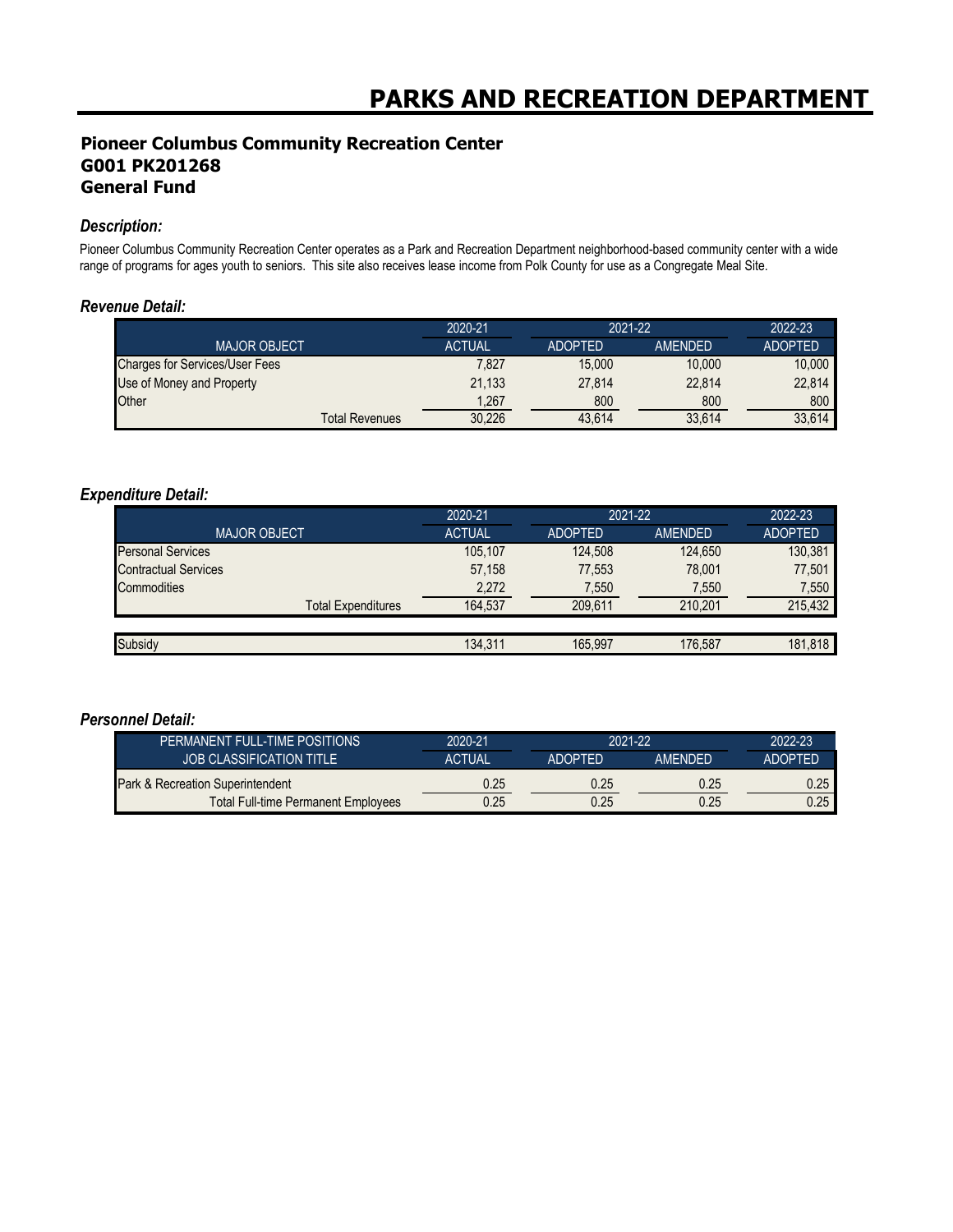## **Chesterfield Community Center G001 PK201269 General Fund**

#### *Description:*

The Chesterfield Community Center, located at the same site as the greenhouse, serves as the base of operation for the greenhouse volunteer program and for other Park and Recreation Department staff and functions.

#### *Expenditure Detail:*

|                             | 2020-21       | 2021-22        |         | 2022-23        |
|-----------------------------|---------------|----------------|---------|----------------|
| <b>MAJOR OBJECT</b>         | <b>ACTUAL</b> | <b>ADOPTED</b> | AMENDED | <b>ADOPTED</b> |
| <b>Contractual Services</b> | 11,392        | 14,613         | 14.491  | 14.791         |
| <b>Total Expenditures</b>   | 11,392        | 14.613         | 14.491  | 14.791         |
|                             |               |                |         |                |
| Subsidy                     | 11,392        | 14,613         | 14.491  | 14.791         |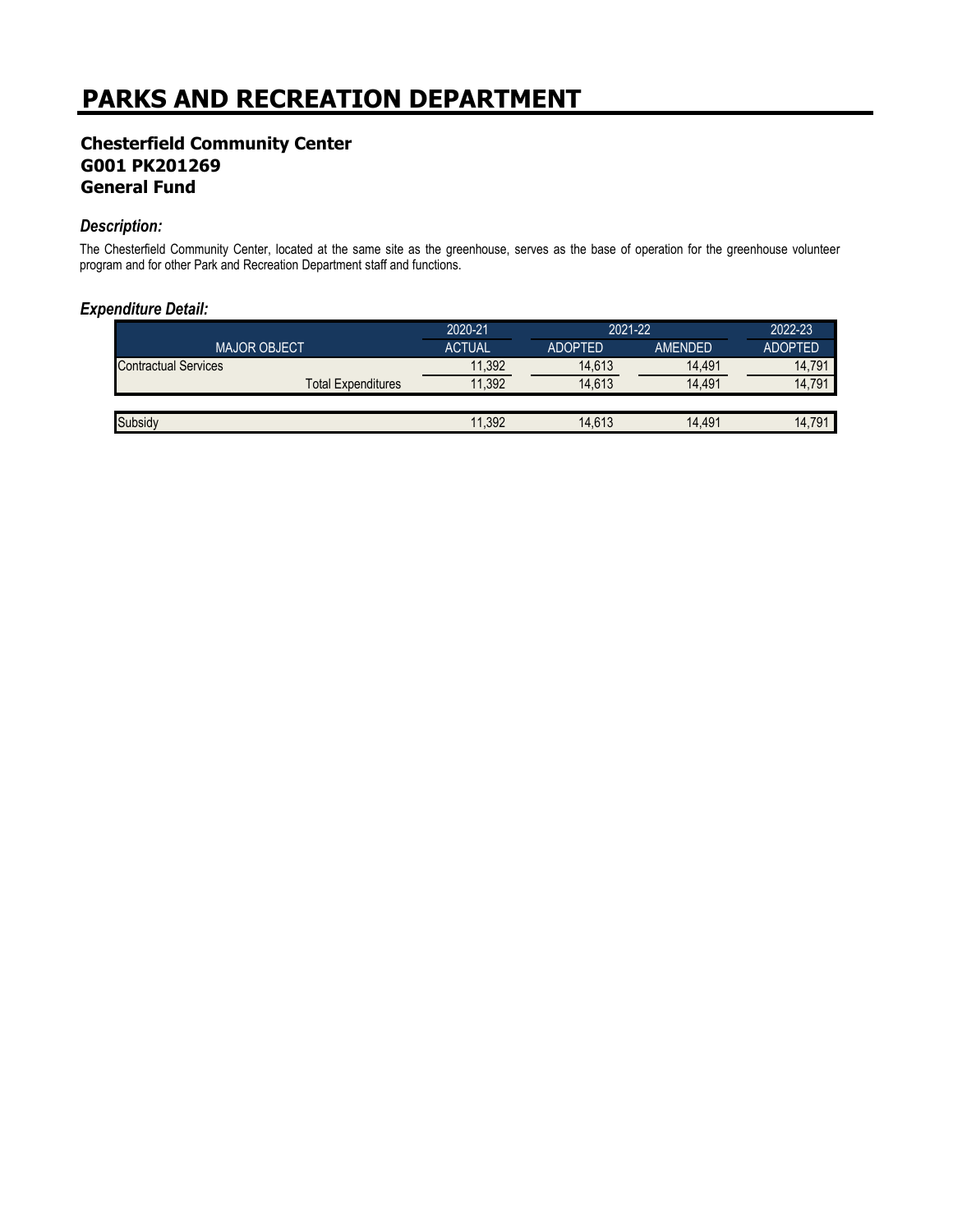## **Model City Complex G001 PK201271 General Fund**

#### *Description:*

The function of Model City complex is to operate the community center and offer a full range of associated programming. The facility is operated by the YMCA and the organization pays the City an annual rental fee.

#### *Revenue Detail:*

|                           | 2020-21       | 2021-22        |                | 2022-23        |
|---------------------------|---------------|----------------|----------------|----------------|
| <b>MAJOR OBJECT</b>       | <b>ACTUAL</b> | <b>ADOPTED</b> | <b>AMENDED</b> | <b>ADOPTED</b> |
| Use of Money and Property | 5.112         | 5.112          | 5,112          | 110            |
| <b>Total Revenues</b>     | 5.112         | 5.112          | 5,112          | 110<br>L       |

| Subsidy<br>$ -$ | $\overline{\phantom{a}}$<br>. . | $\overline{10}$<br>$\overline{\phantom{a}}$<br>IV. | . .<br>1.01<br>U<br>$\sqrt{2}$ | $\sim$<br>. . |
|-----------------|---------------------------------|----------------------------------------------------|--------------------------------|---------------|
|                 |                                 |                                                    |                                |               |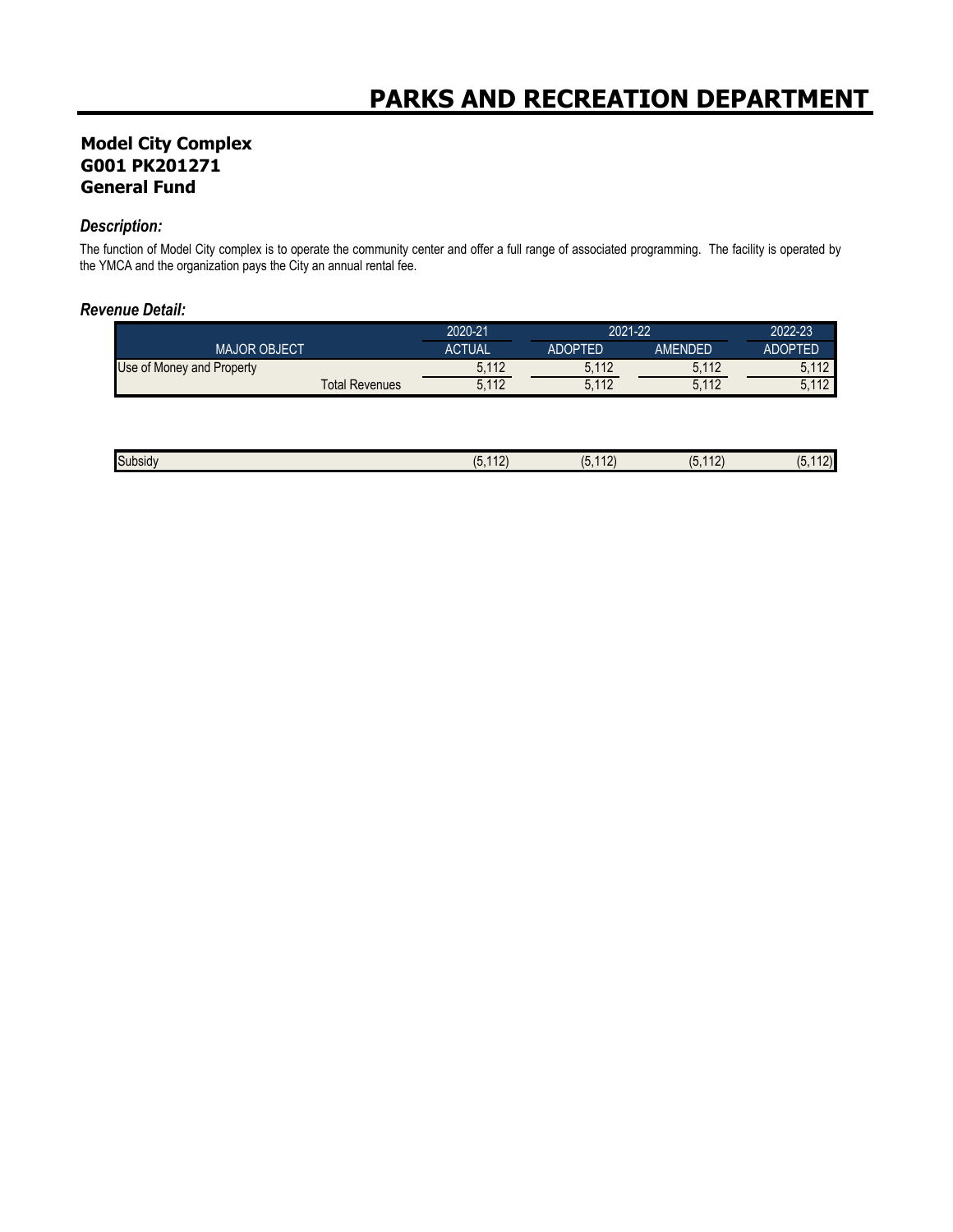## **James W. Cownie Soccer Park G001 PK201272 General Fund**

#### *Description:*

The function of James W. Cownie Soccer Park is to provide funding for payment to a contractor for the maintenance of the James W. Cownie Soccer Park as well as other miscellaneous operating expenses. The revenues associated with parking fees and field rentals are accounted for in the Athletics and Sports Tourism (PK201263) budget. Drawing over 85,000 participants annually, the facility has served as host to many state, regional, and national youth soccer tournaments as well as the home fields for many local high schools, universities, and local soccer tournaments.

|                             | 2020-21       | 2021-22        |         | 2022-23        |
|-----------------------------|---------------|----------------|---------|----------------|
| <b>MAJOR OBJECT</b>         | <b>ACTUAL</b> | <b>ADOPTED</b> | AMENDED | <b>ADOPTED</b> |
| <b>Contractual Services</b> | 308,840       | 343.113        | 329.668 | 335,648        |
| Commodities                 | 110.070       | 71,806         | 112,596 | 117,570        |
| <b>Total Expenditures</b>   | 418.910       | 414.919        | 442.264 | 453.218        |
|                             |               |                |         |                |
| Subsidy                     | 418.910       | 414.919        | 442.264 | 453.218        |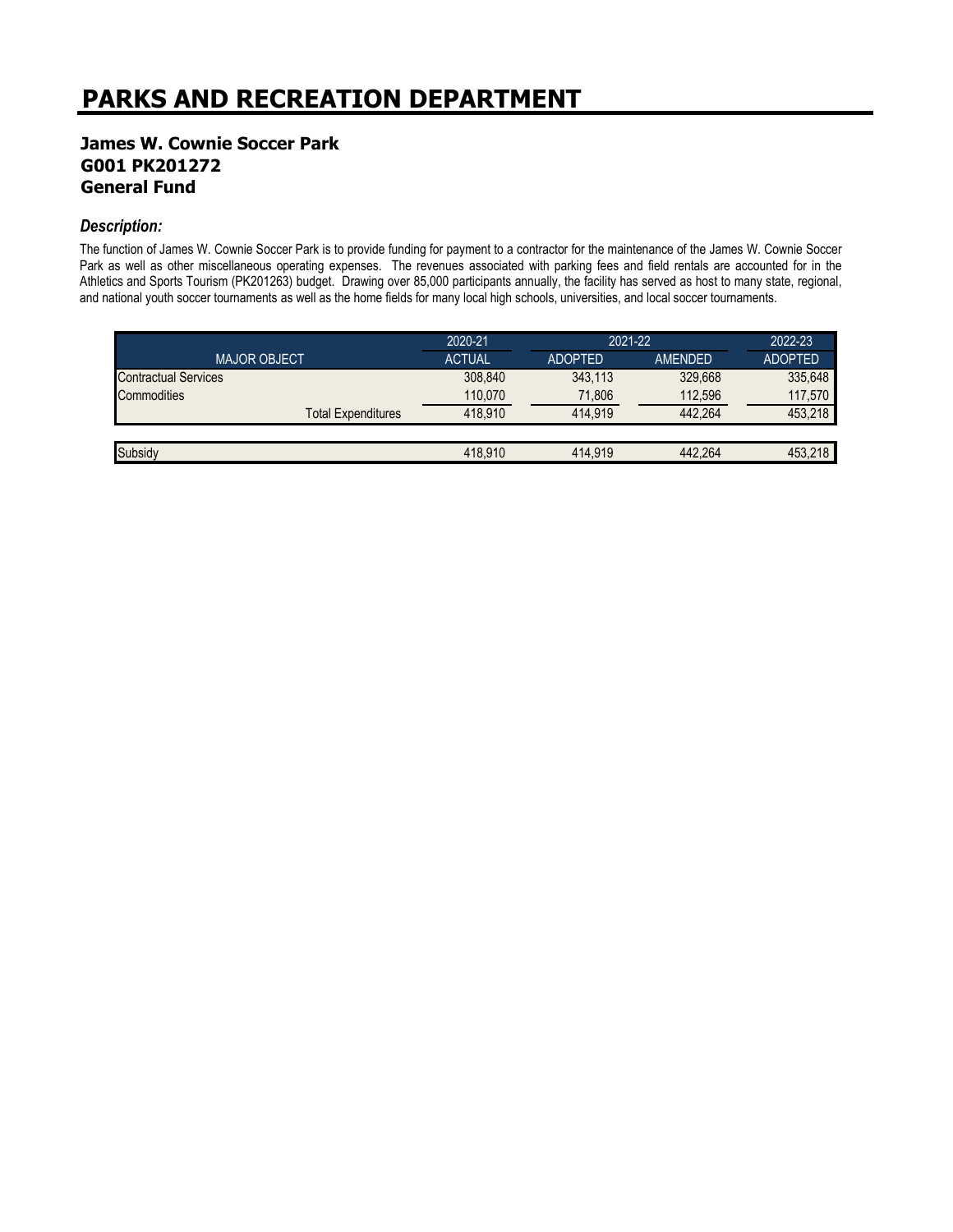## **James W. Cownie Baseball Park G001 PK201273 General Fund**

#### *Description:*

The function of James W. Cownie Baseball Park is to provide funding for payment to a contractor for the maintenance of the James W. Cownie Baseball Park as well as other miscellaneous operating expenses.

#### *Revenue Detail:*

|                           | 2020-21       | 2021-22 |         | 2022-23 |
|---------------------------|---------------|---------|---------|---------|
| <b>MAJOR OBJECT</b>       | <b>ACTUAL</b> | ADOPTED | AMENDED | ADOPTED |
| Use of Money and Property | 2,500         | $---$   | $---$   | $---$   |
| Total Revenues            | 2,500         | $---$   | $---$   | ---     |

### *Expenditure Detail:*

|                             | 2020-21       | 2021-22        |                | 2022-23        |
|-----------------------------|---------------|----------------|----------------|----------------|
| <b>MAJOR OBJECT</b>         | <b>ACTUAL</b> | <b>ADOPTED</b> | <b>AMENDED</b> | <b>ADOPTED</b> |
| <b>Contractual Services</b> | 88,105        | 81,091         | 139.359        | 169.108        |
| <b>Commodities</b>          | 12,696        | 12,041         | 17,231         | 20,022         |
| <b>Total Expenditures</b>   | 100.802       | 93.132         | 156.590        | 189,130        |
|                             |               |                |                |                |
| Subsidy                     | 98,302        | 93.132         | 156.590        | 189.130        |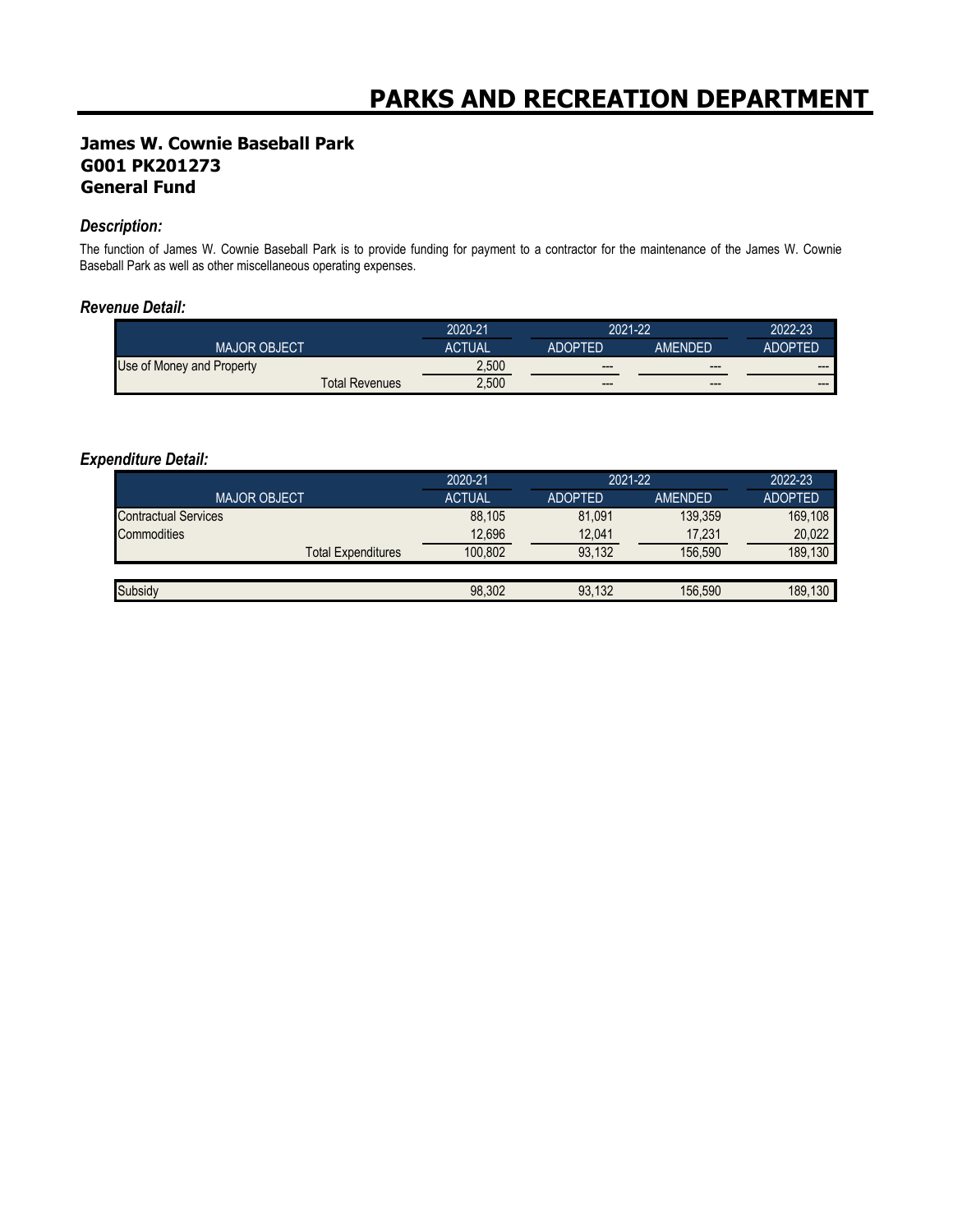## **Volunteer Programs G001 PK201275 General Fund**

#### *Description:*

The function of Volunteer Programs is to enhance the Park & Recreation Department's ability to interact with the community via the recruitment of volunteers and special population or program groups who assist staff in accomplishing programs and projects that positively impact the Department's mission. This division also manages the Community Gardening program.

#### *Revenue Detail:*

|                                       |                       | 2020-21       | 2021-22        |                | 2022-23        |
|---------------------------------------|-----------------------|---------------|----------------|----------------|----------------|
| <b>MAJOR OBJECT</b>                   |                       | <b>ACTUAL</b> | <b>ADOPTED</b> | <b>AMENDED</b> | <b>ADOPTED</b> |
| <b>Charges for Services/User Fees</b> |                       | 6,459         | 6.000          | 6.000          | 6.000          |
| Other                                 |                       | 24            | 10.200         | 5,200          | 5.200          |
|                                       | <b>Total Revenues</b> | 6,483         | 16,200         | 11,200         | 11.200         |

#### *Expenditure Detail:*

|                             | 2020-21       | 2021-22        |         | 2022-23        |
|-----------------------------|---------------|----------------|---------|----------------|
| <b>MAJOR OBJECT</b>         | <b>ACTUAL</b> | <b>ADOPTED</b> | AMENDED | <b>ADOPTED</b> |
| <b>Personal Services</b>    | 258,162       | 275.528        | 275.607 | 339,490        |
| <b>Contractual Services</b> | 14,488        | 37.001         | 37,319  | 37,417         |
| Commodities                 | 10,557        | 20,279         | 24,770  | 24,770         |
| <b>Total Expenditures</b>   | 283.207       | 332.808        | 337.696 | 401,677        |
|                             |               |                |         |                |
| Subsidy                     | 276.724       | 316,608        | 326.496 | 390.477        |

| PERMANENT FULL-TIME POSITIONS              | 2020-21       | $2021 - 22$    |                | 2022-23        |
|--------------------------------------------|---------------|----------------|----------------|----------------|
| <b>JOB CLASSIFICATION TITLE</b>            | <b>ACTUAL</b> | <b>ADOPTED</b> | <b>AMENDED</b> | <b>ADOPTED</b> |
| Park & Recreation Supervisor               | 1.00          | 1.00           | 1.00           | 1.00           |
| <b>Recreation Program Coordinator</b>      | 1.00          | 1.00           | 1.00           | 1.00           |
| Park & Recreation Field Coordinator        | 1.00          | 1.00           | 1.00           | 1.00           |
| <b>Total Full-time Permanent Employees</b> | 3.00          | 3.00           | 3.00           | 3.00           |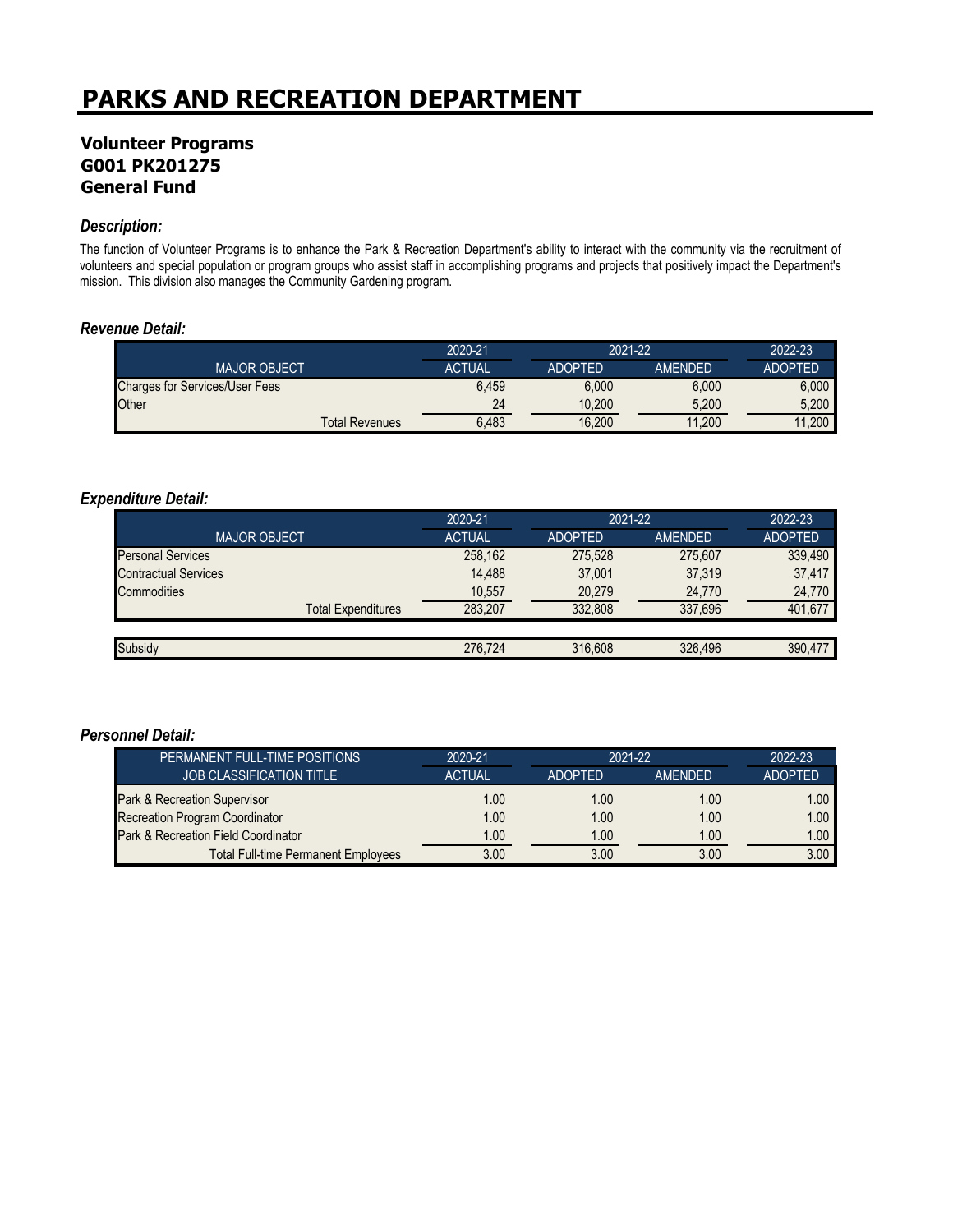## **Environmental Education G001 PK201276 General Fund**

#### *Description:*

The function of the Environmental Education is to give citizens the opportunity to actively enjoy parks and natural resources while learning more about the natural environment, what lives there and how people impact the world in which they live.

#### *Revenue Detail:*

|                                       | 2020-21       | 2021-22        |                | 2022-23        |
|---------------------------------------|---------------|----------------|----------------|----------------|
| <b>MAJOR OBJECT</b>                   | <b>ACTUAL</b> | <b>ADOPTED</b> | <b>AMENDED</b> | <b>ADOPTED</b> |
| <b>Charges for Services/User Fees</b> | 2.595         | 2.500          | 2.500          | 2.500          |
| Use of Money and Property             | 430           | $---$          | 200            | 200            |
| <b>Total Revenues</b>                 | 3.025         | 2,500          | 2.700          | 2,700          |

#### *Expenditure Detail:*

|                             | 2020-21       | 2021-22        |         | 2022-23        |
|-----------------------------|---------------|----------------|---------|----------------|
| <b>MAJOR OBJECT</b>         | <b>ACTUAL</b> | <b>ADOPTED</b> | AMENDED | <b>ADOPTED</b> |
| <b>Personal Services</b>    | 132,709       | 147,382        | 144,336 | 149,565        |
| <b>Contractual Services</b> | 445           | 5,250          | 4,750   | 5,250          |
| Commodities                 | 1,735         | 11,450         | 11,450  | 11.450         |
| <b>Total Expenditures</b>   | 134.890       | 164.082        | 160.536 | 166,265        |
|                             |               |                |         |                |
| Subsidy                     | 131.865       | 161,582        | 157,836 | 163,565        |

| PERMANENT FULL-TIME POSITIONS              | 2020-21       | 2021-22        |                | 2022-23           |
|--------------------------------------------|---------------|----------------|----------------|-------------------|
| <b>JOB CLASSIFICATION TITLE</b>            | <b>ACTUAL</b> | <b>ADOPTED</b> | <b>AMENDED</b> | <b>ADOPTED</b>    |
| Park & Recreation Superintendent           | 0.15          | 0.15           | 0.10           | $0.10$            |
| Park & Recreation Supervisor               | 1.00          | 1.00           | 1.00           | 1.00 <sub>1</sub> |
| <b>Total Full-time Permanent Employees</b> | 1.15          | 1.15           | 1.10           | 1.10              |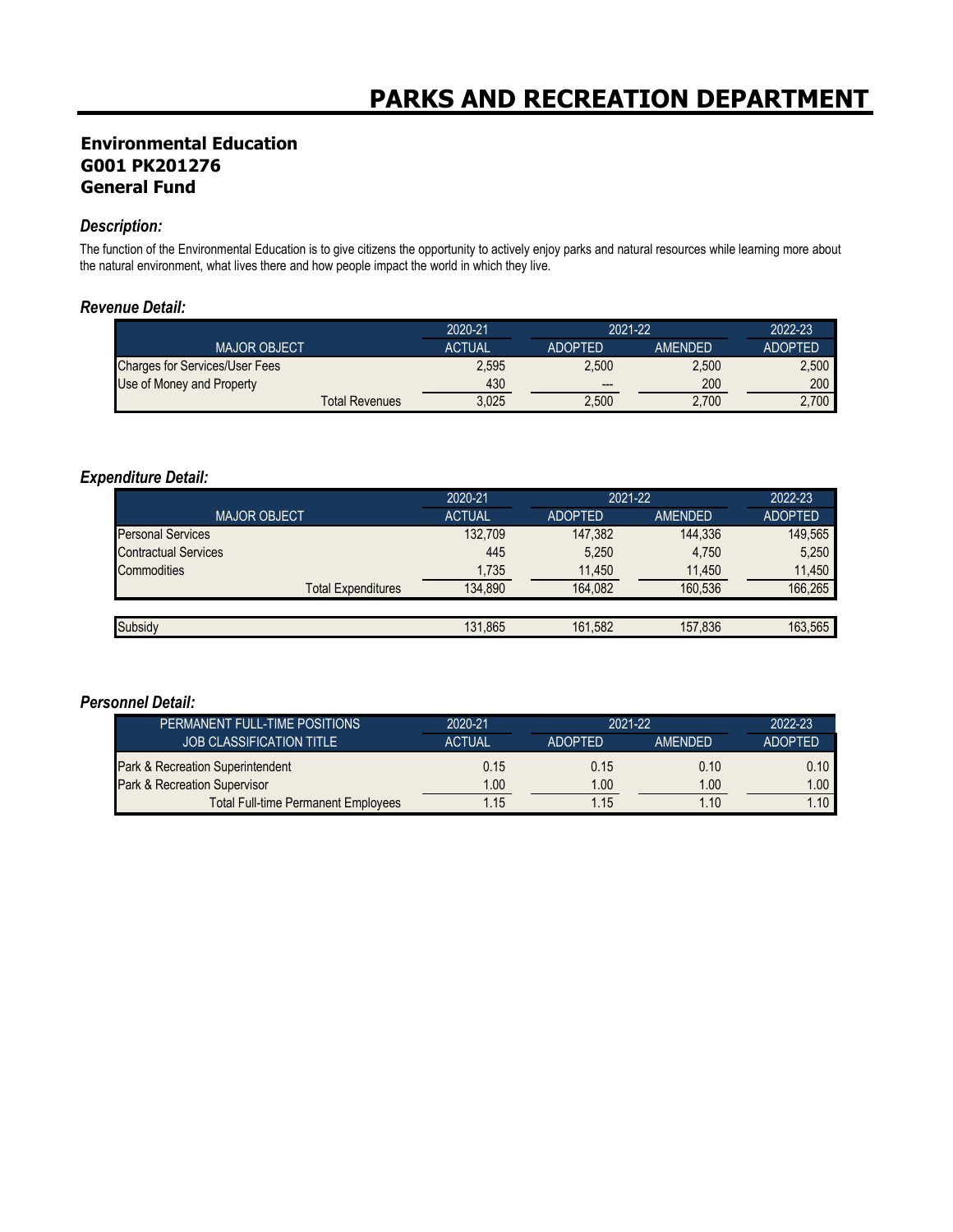## **Davis Park G001 PK201281 General Fund**

#### *Description:*

The Davis Park budget provides for the enhanced programming and security of the Park. Beginning in 2007 and funded by private donors, this program has very successfully engaged youth through a variety of positive activities within the Park spring through fall. This budget will now be included in Neighborhood Park Programming (PK201298).

#### *Revenue Detail:*

|       |                     |                       | 2020-21       | 2021-22        |                | $2022 - 23$            |
|-------|---------------------|-----------------------|---------------|----------------|----------------|------------------------|
|       | <b>MAJOR OBJECT</b> |                       | <b>ACTUAL</b> | <b>ADOPTED</b> | <b>AMENDED</b> | ADOPTED                |
| Other |                     |                       | 93,513        | 256,255        | $---$          | $\qquad \qquad \cdots$ |
|       |                     | <b>Total Revenues</b> | 93,513        | 256,255        | $---$          | $\qquad \qquad \cdots$ |

#### *Expenditure Detail:*

|                             | 2020-21       | 2021-22        |                        | 2022-23        |
|-----------------------------|---------------|----------------|------------------------|----------------|
| <b>MAJOR OBJECT</b>         | <b>ACTUAL</b> | <b>ADOPTED</b> | <b>AMENDED</b>         | <b>ADOPTED</b> |
| <b>Personal Services</b>    | 58,953        | 92,577         | $---$                  | $---$          |
| <b>Contractual Services</b> | 111.846       | 157,378        | $---$                  | $---$          |
| <b>Commodities</b>          | 2,034         | 6,300          | $---$                  | $---$          |
| <b>Total Expenditures</b>   | 172,833       | 256.255        | $---$                  | $---$          |
|                             |               |                |                        |                |
| Subsidy                     | 79,321        | $---$          | $\qquad \qquad \cdots$ | $---$          |

| PERMANENT FULL-TIME POSITIONS              | 2020-21       | 2021-22        |                | 2022-23        |
|--------------------------------------------|---------------|----------------|----------------|----------------|
| <b>JOB CLASSIFICATION TITLE</b>            | <b>ACTUAL</b> | <b>ADOPTED</b> | <b>AMENDED</b> | <b>ADOPTED</b> |
| Recreation Program Supervisor              | $- - -$       | 0.50           | $- - -$        | ---            |
| <b>Total Full-time Permanent Employees</b> | $--$          | 0.50           | $- - -$        | ---            |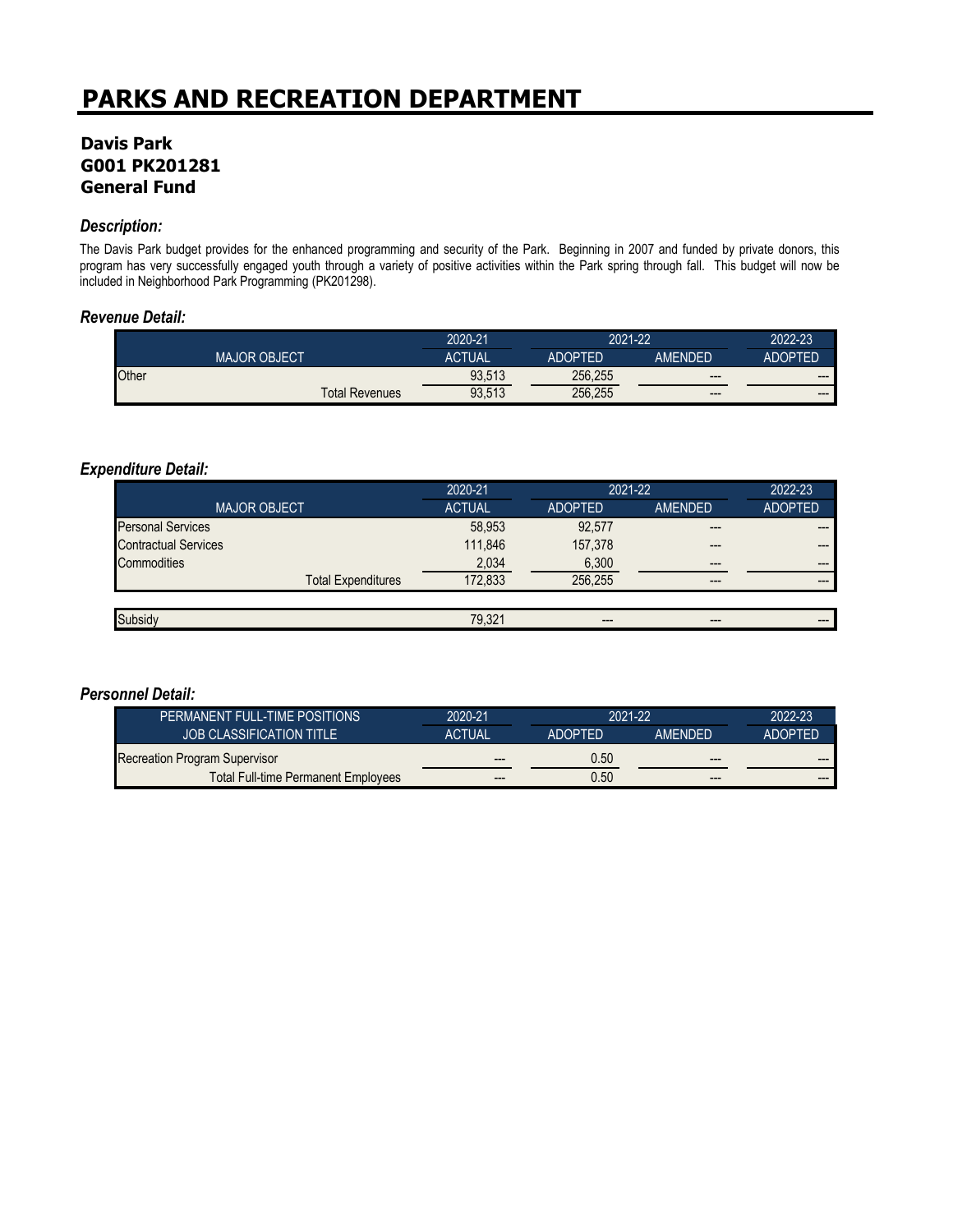## **Marina Operations G001 PK201289 General Fund**

#### *Description:*

This budget provides for the annual maintenance and supervision of the Birdland Marina. Revenues are generated through slip rentals to local boaters using the marina and also through a contract with an on-site concessionaire.

#### *Revenue Detail:*

|                                       | 2020-21                | 2021-22        |                | 2022-23        |
|---------------------------------------|------------------------|----------------|----------------|----------------|
| <b>MAJOR OBJECT</b>                   | <b>ACTUAL</b>          | <b>ADOPTED</b> | <b>AMENDED</b> | <b>ADOPTED</b> |
| <b>Charges for Services/User Fees</b> | 37.192                 | 43.700         | 44.700         | 56.830         |
| Other                                 | $\qquad \qquad \cdots$ | 900            | 25.900         | 26.800         |
| <b>Total Revenues</b>                 | 37.192                 | 44.600         | 70.600         | 83.630         |

#### *Expenditure Detail:*

|                             | 2020-21       | 2021-22        |           | 2022-23        |
|-----------------------------|---------------|----------------|-----------|----------------|
| <b>MAJOR OBJECT</b>         | <b>ACTUAL</b> | <b>ADOPTED</b> | AMENDED   | <b>ADOPTED</b> |
| <b>Personal Services</b>    | 6,640         | 7,608          | $---$     |                |
| <b>Contractual Services</b> | 6,585         | 6,300          | 9,509     | 10,394         |
| <b>Commodities</b>          | 308           | 500            | 25,500    | 25,500         |
| <b>Total Expenditures</b>   | 13,533        | 14,408         | 35,009    | 35,894         |
|                             |               |                |           |                |
| Subsidy                     | (23, 659)     | (30, 192)      | (35, 591) | (47, 736)      |

| PERMANENT FULL-TIME POSITIONS       | 2020-21       |                | 2021-22        |                |
|-------------------------------------|---------------|----------------|----------------|----------------|
| <b>JOB CLASSIFICATION TITLE</b>     | <b>ACTUAL</b> | <b>ADOPTED</b> | <b>AMFNDFD</b> | <b>ADOPTED</b> |
| Park & Recreation Superintendent    | 0.05          | 0.05           | $---$          | $- - -$        |
| Total Full-time Permanent Employees | 0.05          | 0.05           | $- - -$        | $- - -$        |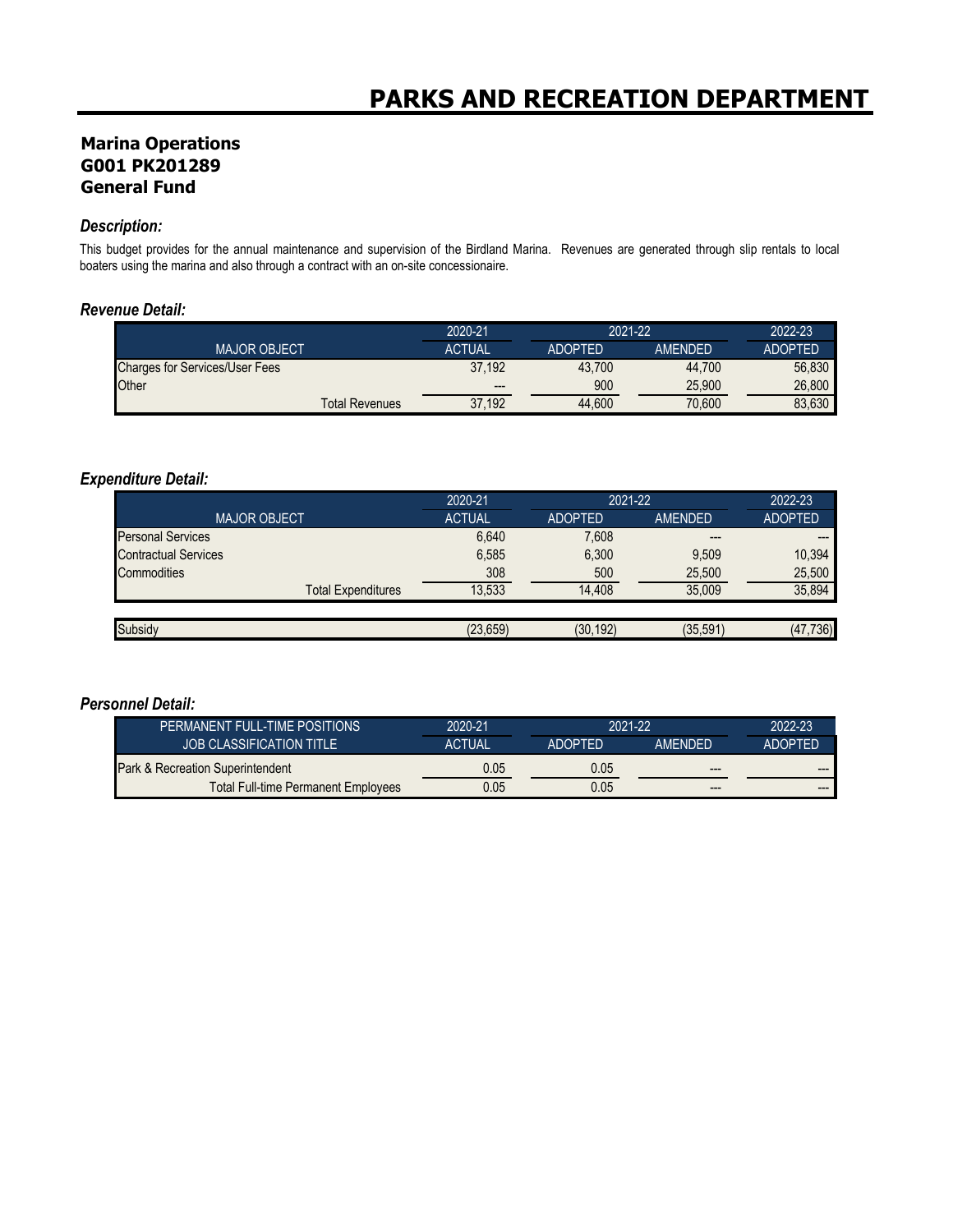## **Neighborhood Park Programming G001 PK201298 General Fund**

#### *Description:*

The Neighborhood Park Programming budget provides for additional programming within five neighborhood parks located within high equity need areas. This program aligns with one of the five goals outlined in LiveDSM, the city's Parks and Recreation Comprehensive Plan. The programming will be modeled after the successful E K Davis Park programming.

#### *Revenue Detail:*

|                     |                       | 2020-21       | 2021-22        |         | 2022-23        |
|---------------------|-----------------------|---------------|----------------|---------|----------------|
| <b>MAJOR OBJECT</b> |                       | <b>ACTUAL</b> | <b>ADOPTED</b> | AMENDED | <b>ADOPTED</b> |
| Other               |                       | $---$         | 296,410        | $---$   | $---$          |
|                     | <b>Total Revenues</b> | $---$         | 296.410        | $--$    | $--$           |

#### *Expenditure Detail:*

|                             | 2020-21       | 2021-22        |                | 2022-23        |
|-----------------------------|---------------|----------------|----------------|----------------|
| <b>MAJOR OBJECT</b>         | <b>ACTUAL</b> | <b>ADOPTED</b> | <b>AMENDED</b> | <b>ADOPTED</b> |
| <b>Personal Services</b>    | 799           | 131.410        | 249.514        | 359,644        |
| <b>Contractual Services</b> |               | 25,000         | 174,775        | 174,775        |
| Commodities                 |               | 50,000         | 59,800         | 59,800         |
| <b>Capital Outlays</b>      | ---           | 90,000         | $---$          |                |
| <b>Total Expenditures</b>   | 799           | 296.410        | 484.089        | 594,219        |
|                             |               |                |                |                |
| Subsidy                     | 799           | ---            | 484.089        | 594.219        |

| PERMANENT FULL-TIME POSITIONS              | 2020-21       | 2021-22        |                | 2022-23        |
|--------------------------------------------|---------------|----------------|----------------|----------------|
| <b>JOB CLASSIFICATION TITLE</b>            | <b>ACTUAL</b> | <b>ADOPTED</b> | <b>AMENDED</b> | <b>ADOPTED</b> |
| Park & Recreation Superintendent           | $---$         |                | 0.20           | 0.20           |
| Recreation Program Supervisor              | $---$         | 0.50           | 1.00           | 1.00           |
| <b>Total Full-time Permanent Employees</b> | ---           | 0.50           | 1.20           | 1.20           |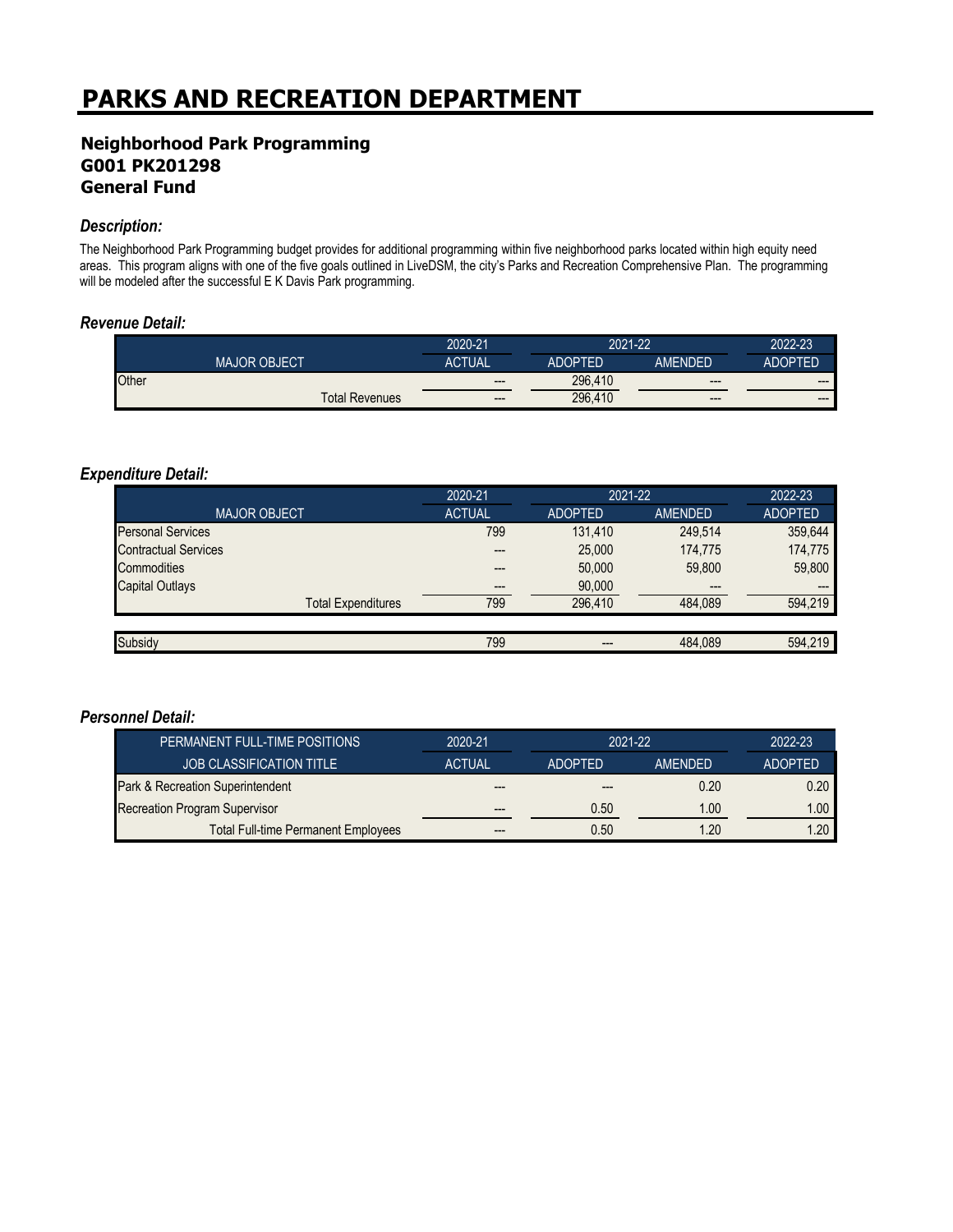## **Golf Contracted Operations E201 PK001201 Golf Operations Fund**

#### *Description:*

The City has three golf courses - A.H. Blank, Bright Grandview, and Waveland - which all aim to provide a high-quality, cost-effective golfing experience for area golfers. The City has entered into agreements with a golf course operator which has significantly reduced expenses for operating the three municipal golf courses. The contractor will pay the City a fee or a percent of revenues which will cover these costs.

#### *Expenditure Detail:*

|                             | 2020-21       | 2021-22        |         | 2022-23        |
|-----------------------------|---------------|----------------|---------|----------------|
| <b>MAJOR OBJECT</b>         | <b>ACTUAL</b> | <b>ADOPTED</b> | AMENDED | <b>ADOPTED</b> |
| <b>Personal Services</b>    | 18.051        | ---            | ---     |                |
| <b>Contractual Services</b> | 265.601       | 199.257        | 298.716 | 312,975        |
| Other Services and Charges  | 13.422        | 78,623         | 75.987  | 76.152         |
| Commodities                 | 4.930         | 10.000         | 17.005  | 10.000         |
| <b>Capital Outlays</b>      | 260.501       | 280,000        | 280,000 | 125,000        |
| <b>Total Expenditures</b>   | 562.505       | 567.880        | 671.708 | 524.127        |

Contractual services include payments for natural gas, motor vehicle fuel, and water. The contractor reimburses the City for natural gas and fuel. Per 28E Agreement with Des Moines Water Works, effective January 1, 2014, the City started paying for water usage at the three City golf courses. The payment for usage was phased-in at rate of 20 percent per year with calendar year 2018 reaching 100 percent. Per the golf course management agreements, the cost of water cannot be passed to the contractor. The contractor has committed to minimize irrigation to the best of their ability.

Other services and charges include indirect cost and interest expense for the golf fund debt.

The City collects a percentage of revenue from each course on a semi-annual basis. Anticipated total revenues for fiscal year 2023 are \$500,000.

Beginning in fiscal year 2020, capital needs of golf courses are funded by the contract proceeds from the golf course operator. Proposed dollars and major project(s) are:

Fiscal year 2023 - \$65,000 - Blank Clubhouse Roof, \$60,000 - Irrigation Head Replacement Fiscal year 2024 - \$175,000 - Waveland Parking Lot Improvements